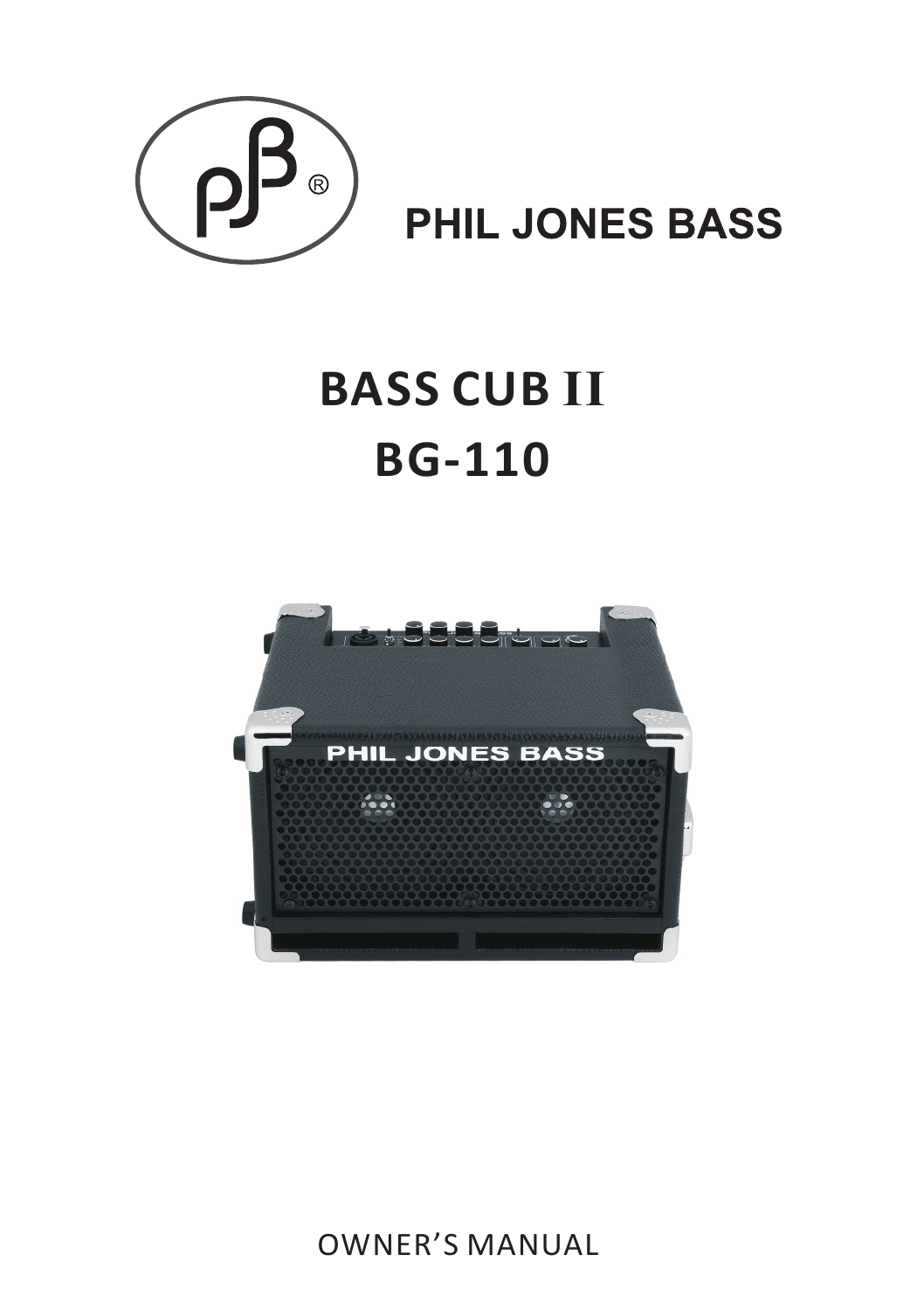Thank you for purchasing the PJB BASS CUB II. A great deal of dedication and passion went into designing and building this no-compromise, highperformance compact-combo amplifier. It was conceived to be a dedicated amplifier for the "connoisseur" bassist. Reading and following this manual will enable you to get the best performance from the amp and ensure its longevity.

# **READ THIS FIRST**

- $\bm{\cdot}\quad$  Before using the BASS CUB II, please read ALL the instructions.
- On receipt of product, check for any signs of physical damage arising from shipping. If any damage is visible, contact your retailer.
- Do not install this equipment in a confined or building-in space such as a bookcase or similar unit. The amp should remain in well ventilation conditions at an open site. The ventilation should not be impeded by covering the ventilation openings with items such as newspaper, tablecloths, curtains, etc.
- WARNING: Only use attachments/accessories specified or provided by the manufacturer.
- WARNING: To reduce the risk of fire or electric shock, do not expose the amp to rain or moisture. The amp shall not be exposed to dripping or splashing. Objects filled with liquids such as a coffee cup shall not be placed on top of the amp.
- When not in use and during movement, please take care of the power cord, e.g. tie up the power cord with cable tie. It shall be free from sharp edges which can cause abrasion of the power cord. When put into use again, please make sure the power cord being not damaged. If any damages found, please replace it with one specified by the manufacturer or with the same specifications as the original one.
- $\mathbb{X}$  Correct Disposal of this product. This marking indicates that this product should not be disposed with other household wastes throughout the EU. To prevent possible harm to the environment or human health from uncontrolled waste disposal, recycle it responsibly to promote the sustainable reuse of material resources. To return your used device, please use the return and collection systems or contact the retailer where the product was purchased. They can take this product for environmental safe recycling.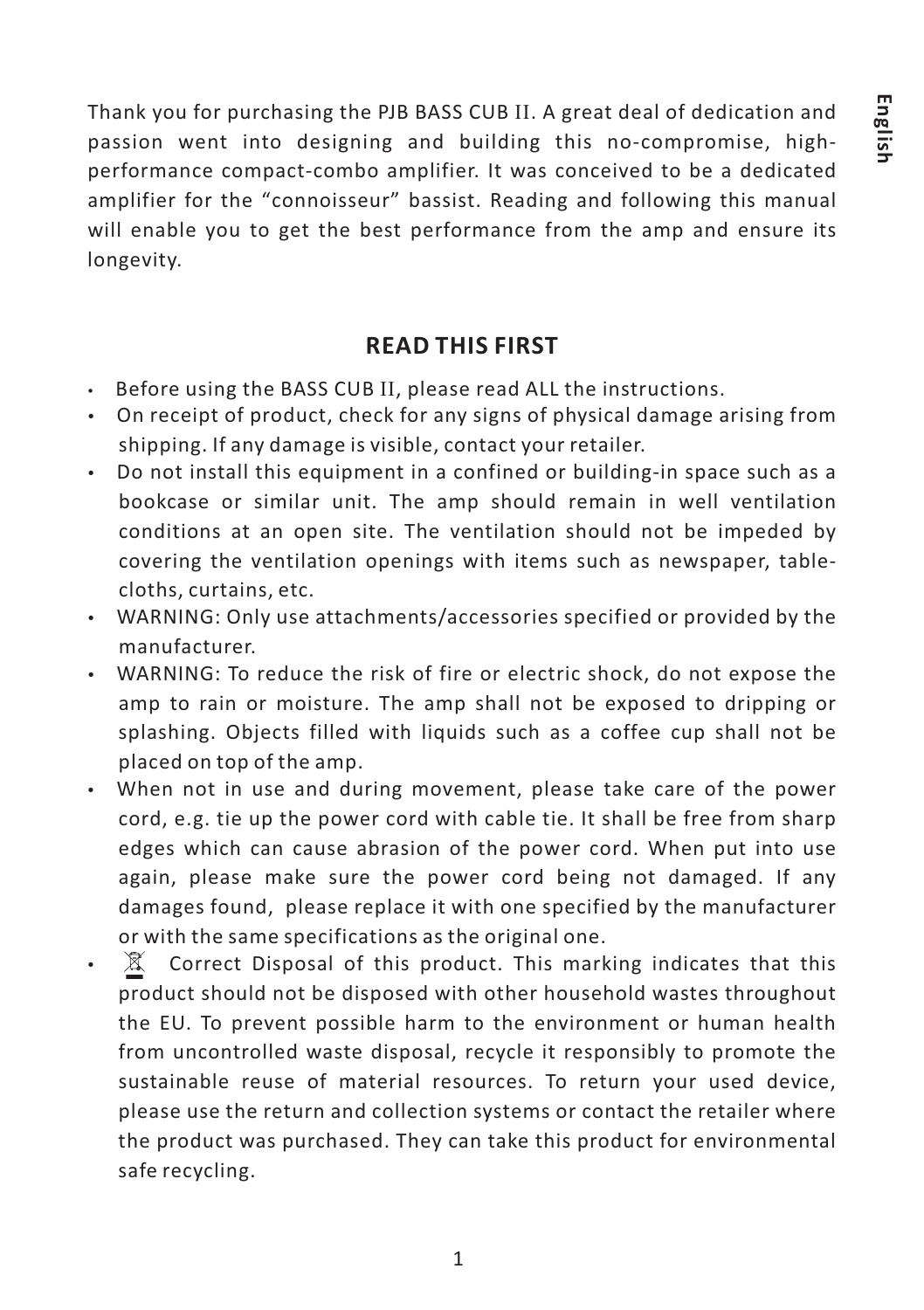# **OVERVIEW OF THE BASS CUB II**

Sometimes all you need is an amplifier that can deliver true bass tones but without the hassle of getting out a big rig amplifier. The BASS CUB II is 110 watts of pure tone in a "shoebox" size package and so light, it can be lifted even with a finger!

It can sit on the floor or on top of a desk. Two independent channels can accept two instruments or one microphone. It also has a stereo input for Drum machine or I-pod/MP3 player. Practicing can be done with the 2 internal speakers or headphones.

With these features and great sound there is no longer an excuse you can not practice.

# **AMPLIFIER FEATURES**

- Dual-channel switchable high impedance/high gain input OR low impedance/low gain stage with mute function.
- One stereo input for Drum machine or I-pod/MP3 player.
- 3 Band EQ.
- A Balanced Line Output with ground lift.
- Tuner Out.
- $\cdot$  Line Out.
- Sophisticated protection circuitry.
- 110watt RMS Amplifier.
- Ultra low noise pre-amplifier circuit.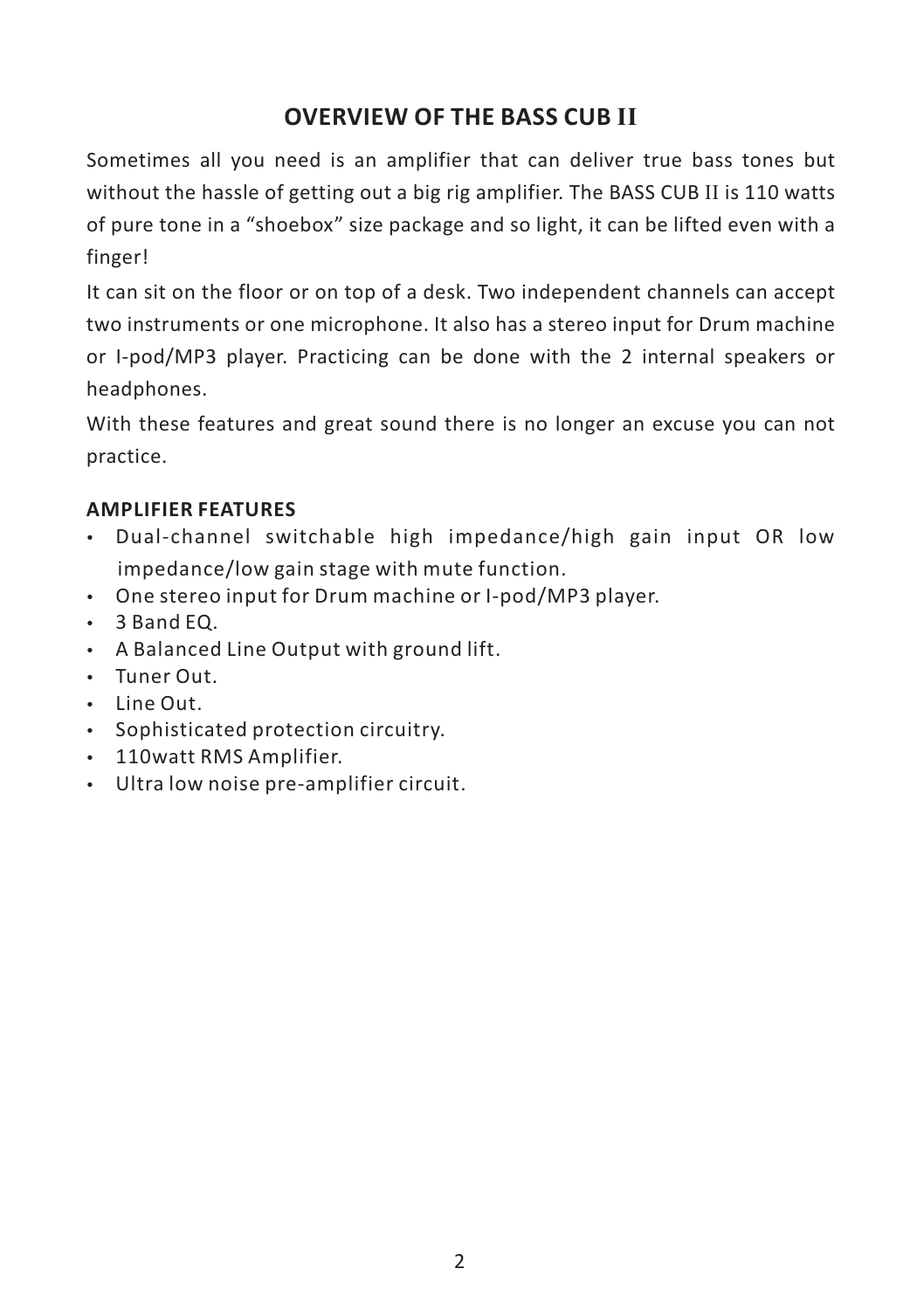# **FRONT PANEL OVERVIEW**



# **FRONT PANEL DESCRIPTION**

# **1. INSTRUMENT INPUT JACK CHANNEL A**

This is a combo socket accepts both standard ¼ inch mono jack and XLR plug. This input is not suitable for high impedance piezo pickups.

# **2. INPUT GAIN SWITCH CHANNEL A**

**High:** Higher sensitivity, high impedance input for passive basses with magnetic pickups

**Low:** Lower sensitivity input setting for guitars/basses with onboard electronics.

**MIC:** Switch to this when plugging in a microphone. This input is for dynamic low impedance balanced line microphones. If you need to use a condenser microphone that requires phantom power, you will need an optional phantom power unit.

# **3. CLIP INDICATOR**

When the amplifier output is clipping, the LED will light up with red.

# **4. INPUT LEVEL SENSITIVITY CHANNEL A**

- **5. BASS EQ CONTROL**
- **6. MID RANGE EQ CONTROL**
- **7. TREBLE EQ CONTROL**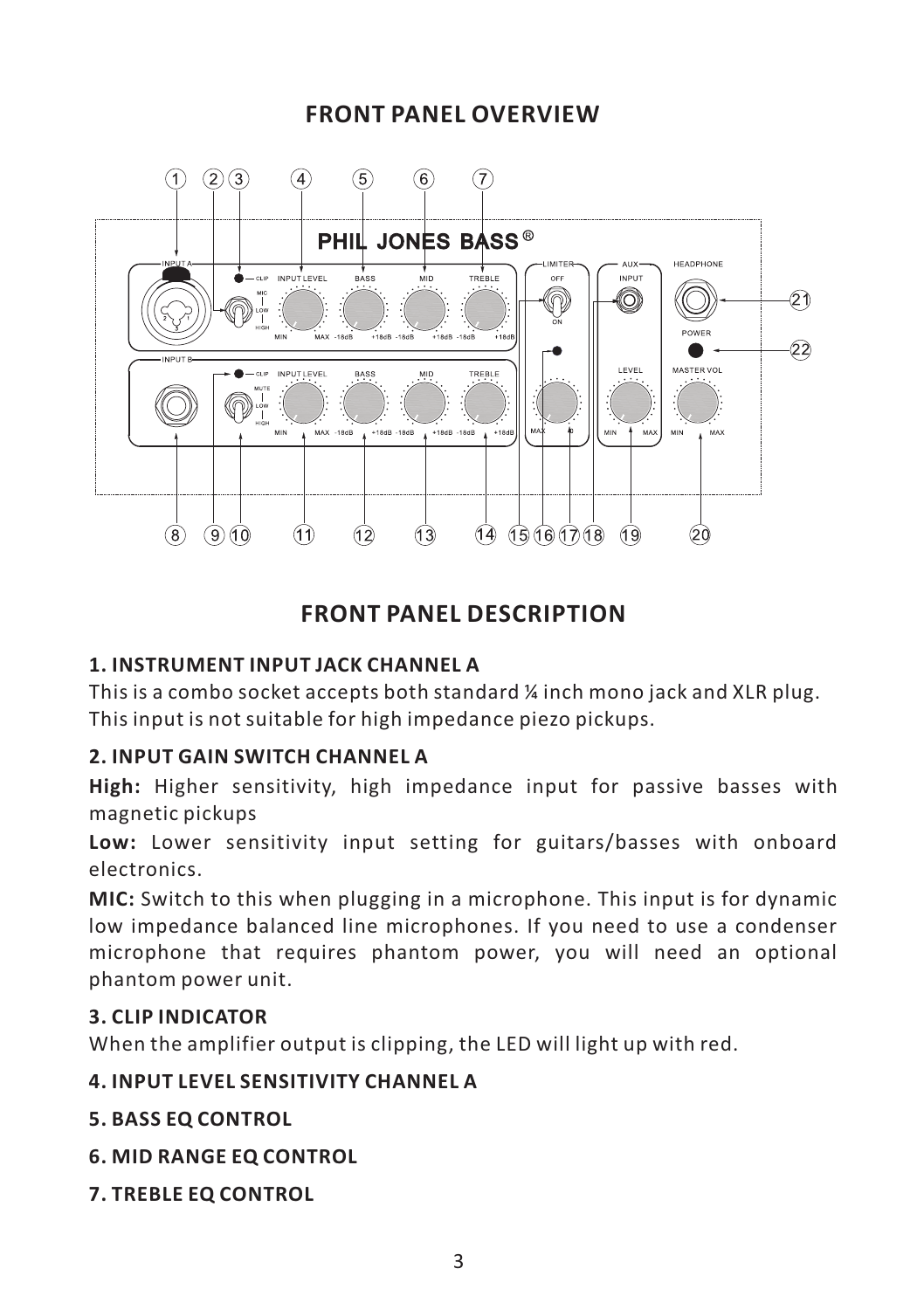# **8. INSTRUMENT INPUT JACK CHANNEL B**

This is a standard ¼ inch mono jack socket. This is a high impedance input that can be used with Piezo pickups on double basses. Channel A is not high impedance and will not work well on Piezo pickups.

# **9. CLIP/ MUTE INDICATOR**

When the amplifier output is clipping, the LED will light up with red. When muted, the LED will light up with green.

# **10. INPUT GAIN SWITCH CHANNEL B**

**High:** Higher sensitivity, high impedance input.

**Low:** Lower sensitivity input setting for guitars with onboard electronics.

**Mute:** mute the input stage, when switching on, the clip LED will light up with green.

# **11. INPUT LEVEL SENSITIVITY CHANNEL B**

# **12. BASS EQ CONTROL**

# **13. MID RANGE EQ CONTROL**

# **14. TREBLE EQ CONTROL**

# **15. LIMITER IN/OUT SWITCH**

This switch sends the signal through limiter or bypass.

# **16. LIMITER INDICATOR**

This blue LED (Light Emitting Diode) will light up when the signal is being compressed. This will vary on how hard the instrument is played and how the threshold is adjusted

# **17. COMPRESSION ADJUSTMENT LEVEL**

This will vary the "level" the limiter threshold. The compression ratio is 3dB to 1. Adjust this to suit your playing style and output power of instrument. Note that turning this control clockwise increases the threshold level and so reduces compression. More compression is added by turning the control counter-clockwise, like backing off the volume control.

# **18. AUX INPUT**

Stereo input for Drum machine or I-pod/MP3 player.

# **19. AUX INPUT VOLUME CONTROL**

Use to control the level of backing/rhythm track.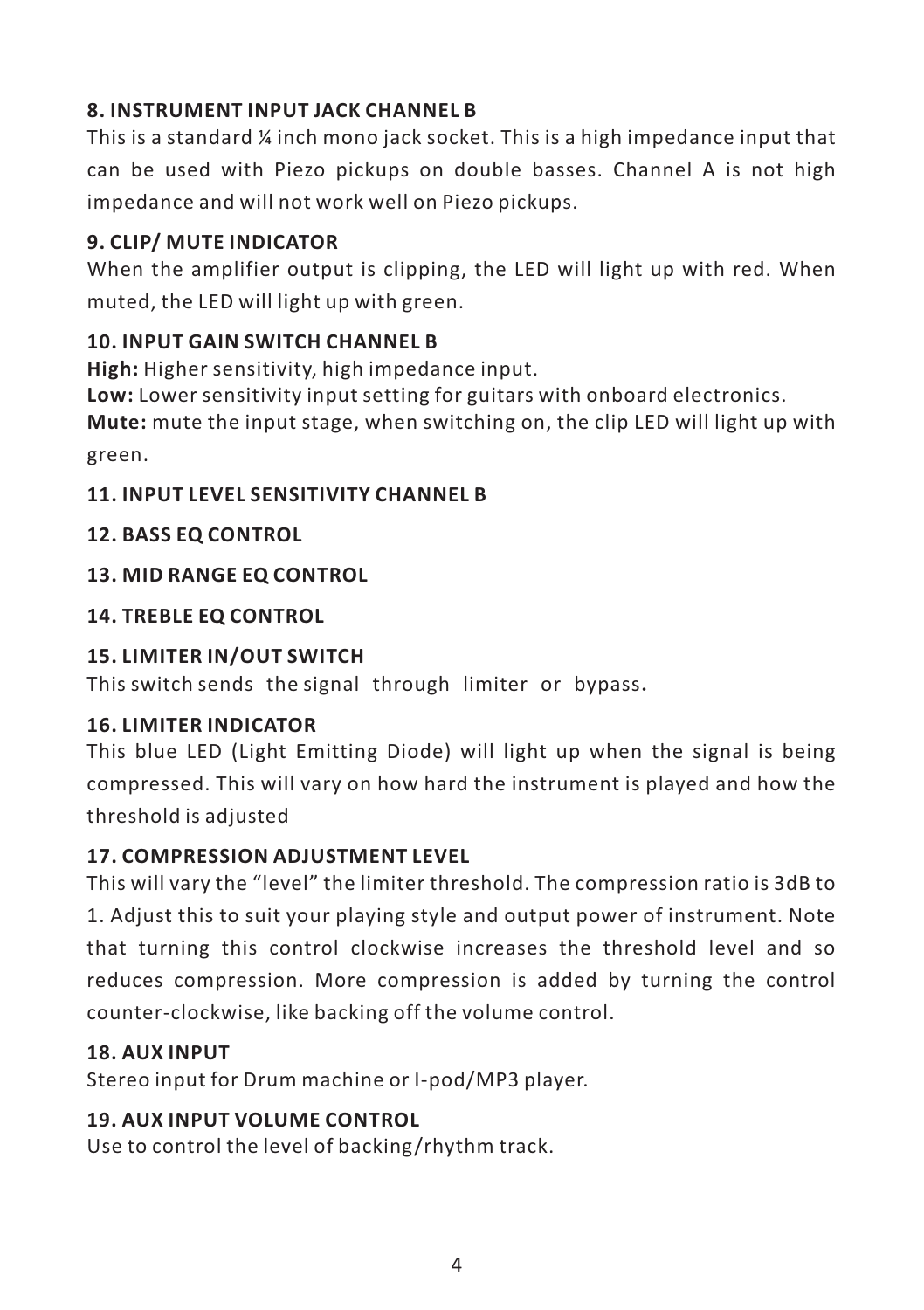# **20. MASTER VOLUME CONTROL**

This is the master volume control and it controls how much power you send to your speakers as well as the line out socket on the back of the amp. When setting up your tone or plugging in your instrument, you should keep this control at a low level. All instruments are different when it comes to how much output is from the pickups. Likewise for players, depending on how hard or soft you play.

# **21. HEADPHONE OUTPUT JACK**

This jack accepts ¼ inch stereo headphone jacks.

# **22. POWER LED INDICATOR**

With power switched on the LED light will turn bright green.



# **BACK PANEL OVERVIEW**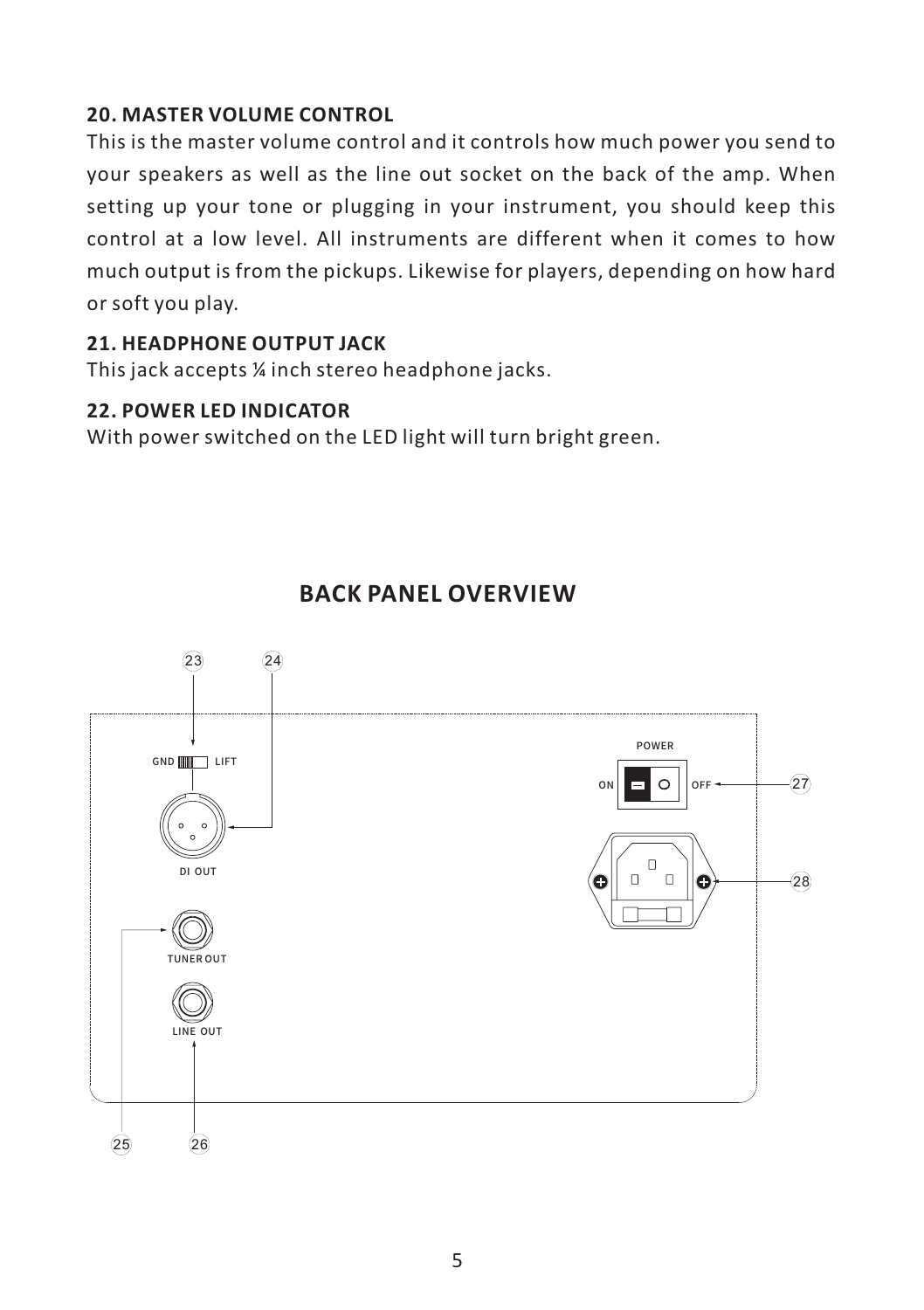# **BACK PANEL DESCRIPTION**

# **23. GROUND LIFT SWITCH**

This allows the grounding of balanced out socket to be disconnected. This is useful if you are experiencing hum caused by ground loops/problems.

# **24. BALANCED LINE OUT**

This is an ultra-low impedance (200Ω) balanced line out for use with recording or PA mixing consoles. This output is not controlled by the volume control. Changing the level on your instrument will, however, vary the DI output.

# **25. TUNER OUT**

Connect to instrument tuner. This output can also be used as an additional line out.

# **26. LINE OUT**

Can be used for driving a second amplifier.

# **27. POWER ON/OFF SWITCH**

This switches the main power on and off in the amplifier. When you turn on the power, it will have about 2 seconds delay to protect the speaker.

Do not leave the amplifier plugged into a power source for long periods of time when not in use.

# **28. AC INPUT SOCKET & FUSE**

Connects the amplifier to the AC power supply. Always use a grounded plug and make sure the AC cable is more than 3A rating at 250-volt AC. If you require a longer AC power cord, we recommend the PJB heavy-duty 20-foot power cords. These are available as an accessory. If fuse needs replacing, use a slow blow  $\frac{3}{4}$  inch fuse.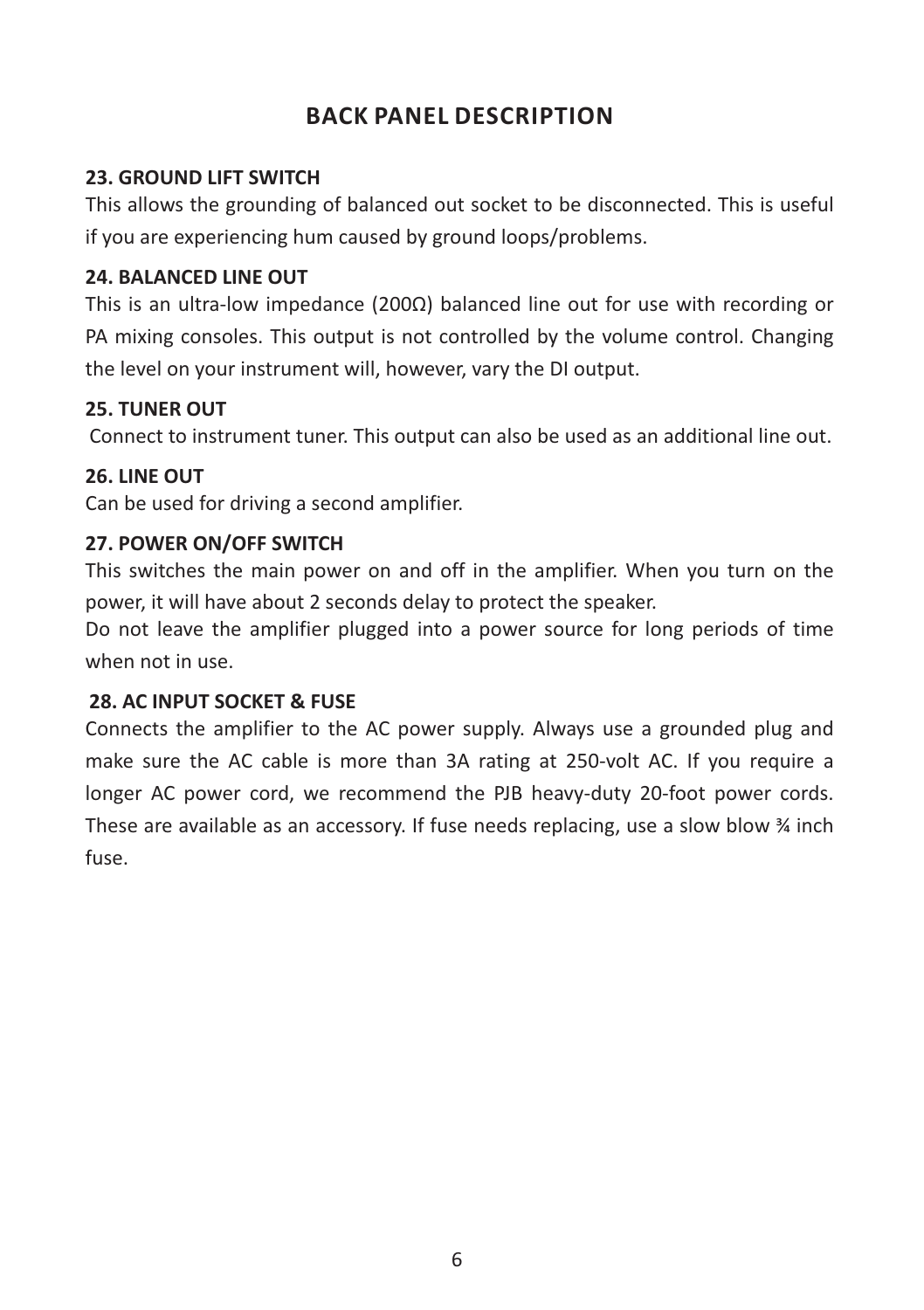# **OPERATION & POSITIONING**

TURN THE VOLUME DOWN on the BASS CUB II before plugging in your instrument.

CAUTION: Extreme overload on the amplifier can cause the failure of the loudspeakers. The BASS CUB II BG110 is designed for the highest performance possible so care must be used not to push the amplifier beyond its limits. If you hear any kind of distortion on the speakers, immediately turn down the master volume control until the distortion disappears. The amplifier is rated at 110 watts with no audible distortion. This does not mean that the amplifier is limited to 110 watts; in fact the power with distortion could be double the wattage. Distorted sound waves from overdriven amplifiers are very often the cause of loudspeaker failures. This type of failure is not covered by warranty.

#### **Positioning the BASS CUB II for Best Sound**

Often, playing in different venues will cause your bass to sound different. This is partially due to the acoustics of the hall, influencing the low-frequency waves that are coming from your speaker. Bass waves are large, and room dimensions heavily influence them when the walls reflect the sound waves, causing them to collide by adding together or canceling each other out. This causes some fundamental notes (the ones you feel more than hear) to ring out louder than others and some notes not to be heard at all.

Here is an indication of where fundamental bass frequencies are, showing open string's approximate frequencies and acoustic wavelength:

| F# string       | 24Hz  | 46 feet |
|-----------------|-------|---------|
| <b>B</b> string | 31Hz  | 36 feet |
| E string        | 41Hz  | 27 feet |
| A string        | 55Hz  | 20 feet |
| D string        | 73Hz  | 15 feet |
| G string        | 98Hz  | 11 feet |
| C string        | 130Hz | 9 feet  |

This may give you some indication of the offending notes (frequencies) that may be booming or resonating louder or quieter than others. For example if your speakers are five feet from a wall, the open A string may sound weak. That could be because the path length of the reflected sound off the wall from your speaker is exactly corresponding to half a wavelength on the open A string causing at that particular note to cancel out.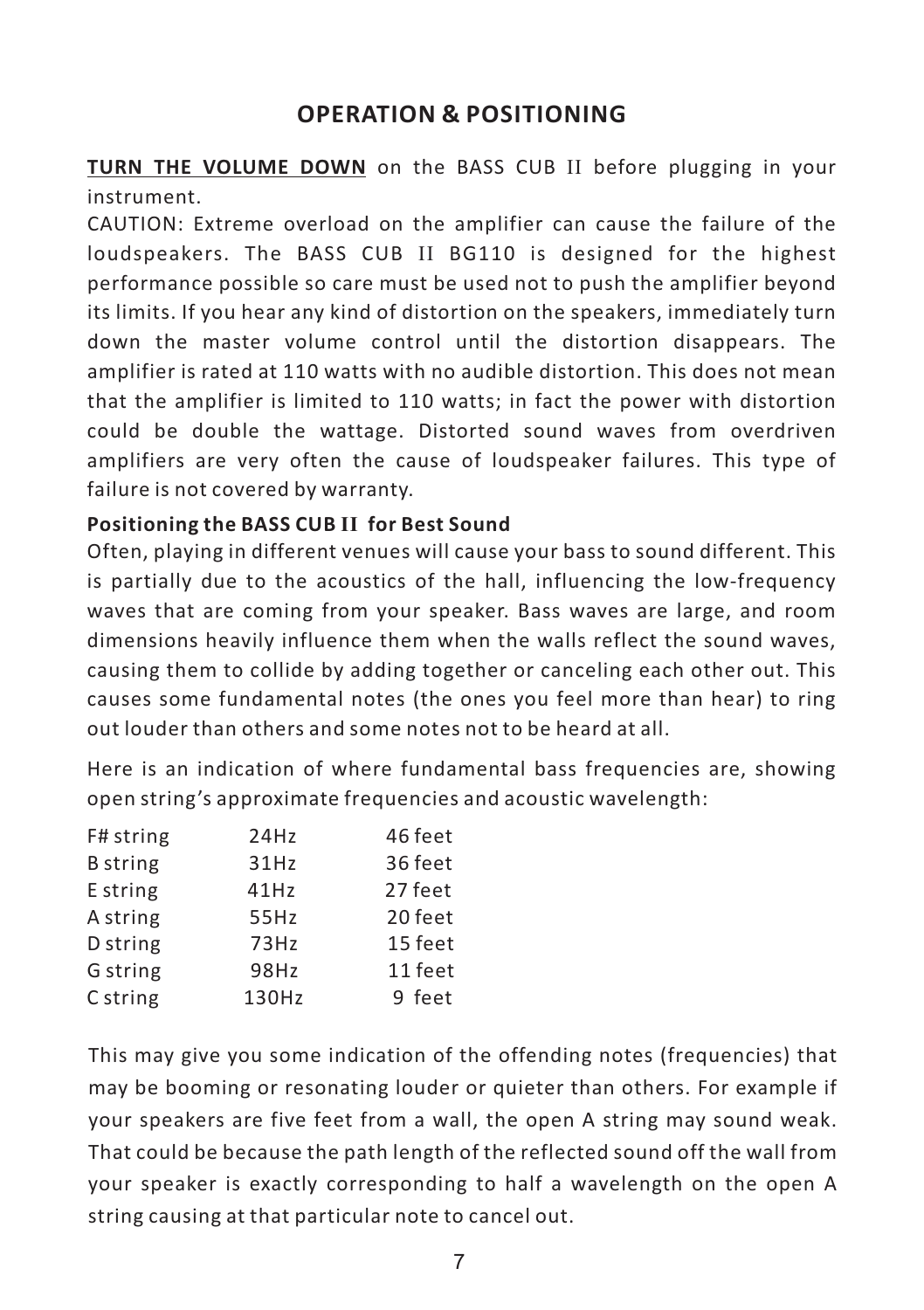Where you position, the BASS CUB II will ultimately affect your low-frequency limit. For best performance, keep the BASS CUB II on the floor. Placing it on objects off the floor will cause it to sound thin and lack bass punch. Placing the BASS CUB II with the back close to a wall will help reinforce the lower notes. Placing it in a room corner will further enhance the low notes.

Room size makes a large difference in how deep the bass will sound. The further the distance to the listener, the less the bass will be. This is due to the physics of acoustics, not the unit itself.

Unfortunately for bass players, low frequencies are always very difficult to control with room acoustics. The reproduced wavelengths of the notes you are playing often correspond to the room dimensions, in which case the reflected sound off the walls interferes with the sound from the speaker as you get further away from it.

# **Setting Up the Limiter**

Although a limiter is not essential to bass amplification, it can be a useful tool in smoothing out the character of your instrument or playing style. The BASS CUB limiter has a preset compression ratio of 3 to 1. For each additional II increase of 3dB above the set threshold, the increase in level is actually 1dB. So the dynamic range of your instrument is reduced.

First set up the limiter by having the compression control (20) set fully clockwise. Now switch on the limiter (8). Start playing and turn control (20) counter-clockwise. You will see the blue light start to come on, and that is the indication that the limiter is now working. Set this control to suit your taste.

# **TRANSPORTING AND STORING THE BASS CUB II**

When transporting in a vehicle, it is recommended that you use an external case or heavy-duty cover to prevent it being damaged by falling over or other objects falling on it.

#### **When Storing:**

- Exercing a dry location, preferably at room temperature.
- Do not store in temperatures below -20 Degrees C or above 40 Degrees C.
- Do not allow it to get wet. If this occurs, never turn it on in this condition.
- Do not leave the BASS CUB II permanently connected to a power source.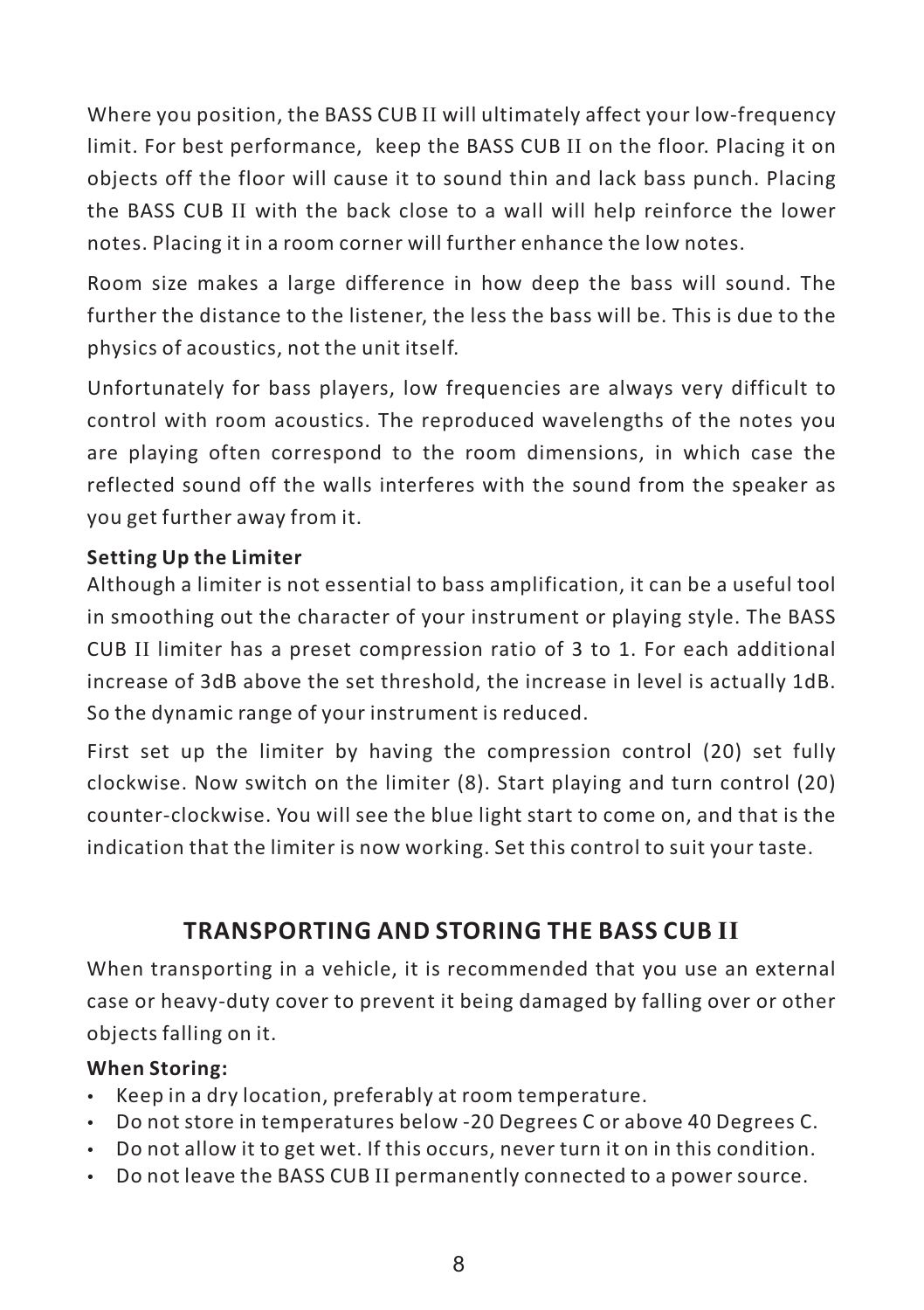# **SPECIFICATIONS**

#### **Amplifier**

110 watt class D amplifier with digital switch-mode power supply.

#### **Signal to Noise Ratio**

 $\geq$ 85 dB(A) (EQ off, Volume on Full.)

#### **Impedance**

High Input: >2MΩ/22pF Low Input: >100KΩ/22pF Line Input: >40KΩ Pre Amp Line Out: < 2KΩ Bal. Out: <200Ω

# **Levels**

High Input: 10mV-1.5V Low Input: 20mV-4.5V Tuner Out: 1.2V Pre Amp Out: 1.2V Bal. Line Out: Typical 500mV

# **Protection Circuits**

1. AC line filter. 2. Slow-blow Fuse: 5A / 250V. 3. Loudspeaker Short-Circuit Protection.

# **Speaker**

Computer Optimized Vented Enclosure Speaker Frequency Response: 60Hz –15KHz Speaker Compliment: 2 x 5inch proprietary, extended-range drivers Speaker Sensitivity: 91dB/W/M Internal Speaker Impedance: 4 Ohms Dimensions: 12" W x 11" D x 7.8" H Weight: 15.5 lbs

# **Included Parts**

6 ft AC Power Cord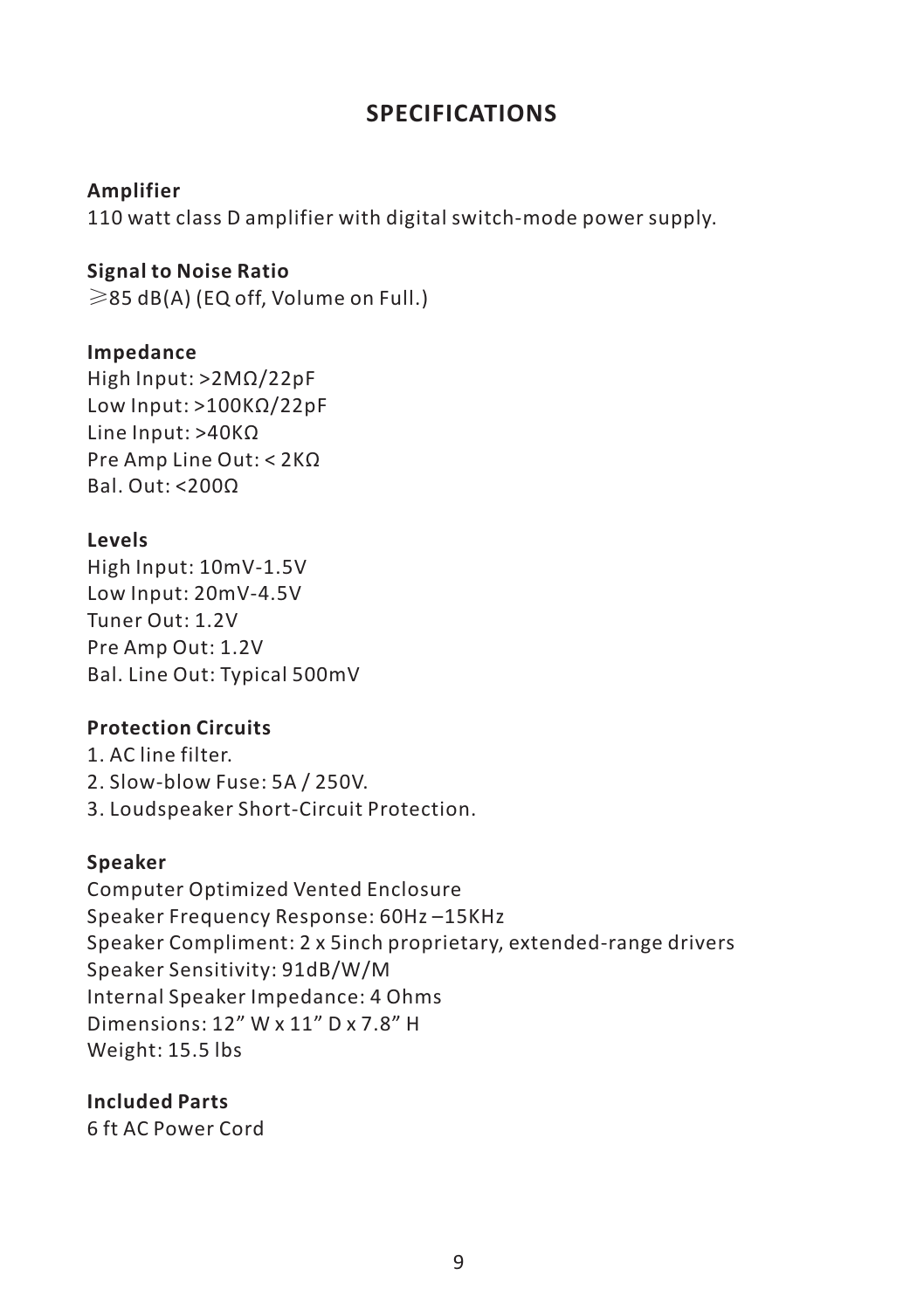# **SERVICE/WARRANTY INFORMATION**

The BASS CUB II carries a 2-year limited warranty on parts and labor. Products must be purchased from an authorized PJB dealer.

Buyer must complete and return the enclosed warranty card within 15 days of purchase, or register online by www.pjbworld.com

This warranty covers defect in materials or workmanship that occurs in normal use. Within warranty period PJB will repair or replace the defect unit free of labor and parts charge.It is the buyer's responsibility to use the unit strictly according to instructions written in this manual and amplifier manual.

# **This warranty is not transferable; it is provided to the original owner only**. **Damage/defects caused by the following conditions are not covered by this**

- **warranty:** Improper handling, neglect or failure to operate the unit in compliance with
- the instructions given in user manual; Connection or operation in any way that does not comply with the technical or safely regulations applicable in the country where the product is used;<br>• Repairs or modifications by anyone other than authorized PJB service agent:
- 
- Repairs or modifications by anyone other than authorized PJB service agent; Damages/defects caused by force majeure or any other condition that is beyond the control of PJB.

- **IMPORTANT:** In all warranty issues, your first line of communication should be to the retailer you purchased from, even if you have purchased product from an
- online source. When a local distributor is available, the customer who prefers to purchase across country online may be required to pay shipping charges to retailer in order to obtain service.

Warranty policies differ in countries outside of the USA. Please check with local distributors for warranty information in your region. Register first with your local distributor if available will give you better and quicker service when needed.

Further questions, please contact your local distributors or PJB by email info@philjonespuresound.com.

For servicing outside USA please contact our distributor in your country. Information can be found on our website.

#### **PHIL JONES BASS**

American Acoustic Development LLC 8509 Mid County Industrial Dr St Louis, MO 63114 USA Tel: 855-227-7510 (855-BASS-510) www.pjbworld.com support@philjonespuresound.com